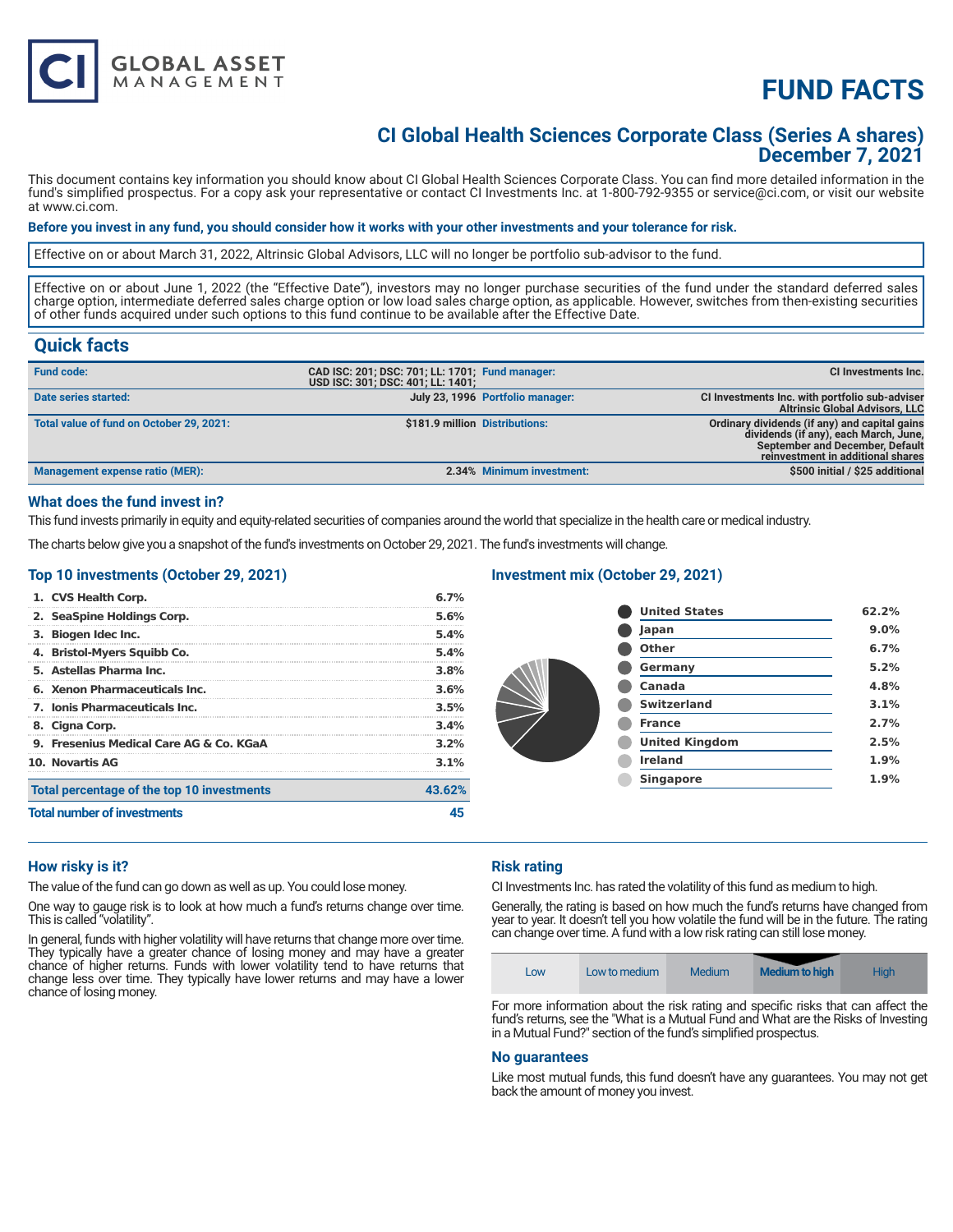## **CI Global Health Sciences Corporate Class (Series A shares)**

#### **How has the fund performed?**

This section tells you how Series A securities of the fund have performed over the past 10 calendar years. Returns are after expenses have been deducted. These expenses reduce the fund's returns.

#### **Year-by-year returns**

This chart shows how Series A securities of the fund performed in each of the past 10 calendar years. This fund series dropped in value in 1 of the last 10 calendar years. The range of returns and change from year to year can help you assess how risky the fund has been in the past. It does not tell you how the fund will perform in the future.



#### **Best and worst 3-month returns**

This table shows the best and worst returns for Series A securities of the fund in a 3- month period over the past 10 calendar years. The best and worst 3-month returns could be higher or lower in the future. Consider how much of a loss you could afford to take in a short period of time.

|                    | <b>Return</b> | 3 months ending  | If you invested \$1,000 at the beginning of the period |
|--------------------|---------------|------------------|--------------------------------------------------------|
| <b>Best return</b> | 23.0%         | January 31, 2014 | l Your investment would be \$1,230.                    |
| Worst return       | -17.6%        | March 31, 2016   | Your investment would be \$824.                        |

#### **Average return**

As at October 29, 2021, a person who invested \$1,000 in this series of securities of the fund 10 years ago now has \$3,104. This works out to an annual compound return of 12.0%.

#### **Who is this fund for?**

#### **This fund may be suitable for you if you:**

- want to invest in health sciences companies
- are investing for the medium and/or long term<br>• can tolerate medium to bigh risk
- can tolerate medium to high risk

#### **A word about tax**

In general, you'll have to pay income tax on any money you make on a fund. How much you pay depends on the tax laws of where you live and whether you hold the fund in a registered plan, such as a Registered Retirement Savings Plan or a Tax-Free Savings Account.

Keep in mind that if you hold your fund in a non-registered account, fund distributions are included in your taxable income, whether you get them in cash or have them reinvested.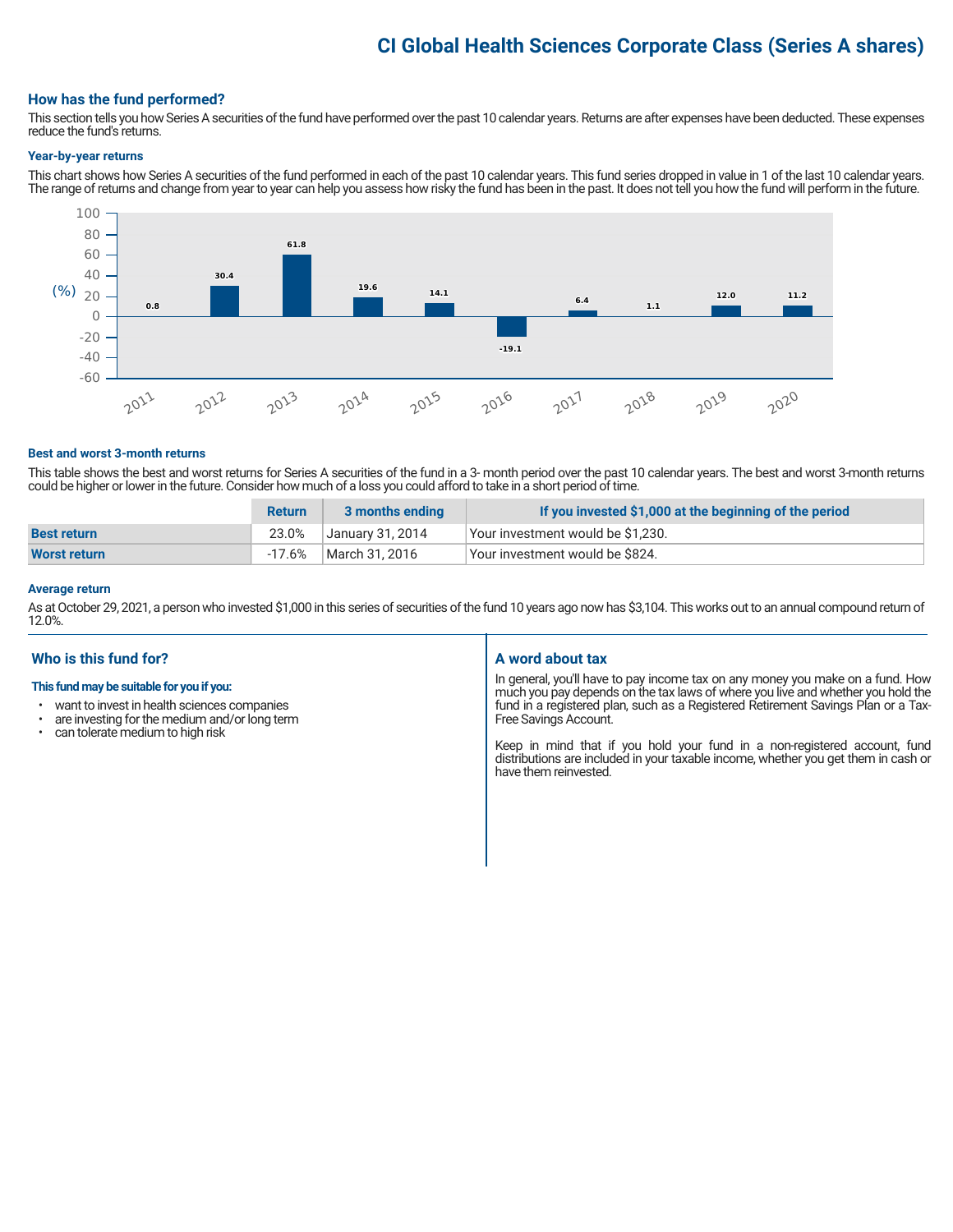## **CI Global Health Sciences Corporate Class (Series A shares)**

#### **How much does it cost?**

The following tables show the fees and expenses you could pay to buy, own and sell Series A securities of the fund. The fees and expenses — including any commissions — can vary among series of a fund and among funds. Higher commissions can influence representatives to recommend one investment over another. Ask about other funds and investments that may be suitable for you at a lower cost.

#### **1. Sales charges**

You may have to choose a sales charge option when you buy Series A securities of the fund. Ask about pros and cons of each option.

| What you pay                           |                                                     | <b>How it works</b>                                                                                                                                                                                                                                                               |
|----------------------------------------|-----------------------------------------------------|-----------------------------------------------------------------------------------------------------------------------------------------------------------------------------------------------------------------------------------------------------------------------------------|
| in percent $(\%)$                      | in dollars<br>(S)                                   |                                                                                                                                                                                                                                                                                   |
| Initial sales charge                   |                                                     |                                                                                                                                                                                                                                                                                   |
| 0 to 5.0% of the amount you buy        | \$0 to<br>\$50.00 on<br>every<br>\$1,000 you<br>pay | You and your representative decide on the rate.<br>The initial sales charge is deducted from the amount you buy. It goes to your representative's firm as a commission.<br>$\bullet$                                                                                              |
| <b>Standard deferred sales charges</b> |                                                     |                                                                                                                                                                                                                                                                                   |
| If you sell within:                    | \$0 to<br>\$55.00 on                                | The standard deferred sales charge is a set rate and is deducted from the amount you sell based on the initial cost and<br>number of those securities.                                                                                                                            |
| 5.5%<br>1 year of buying               | every<br>\$1,000 of                                 | . When you buy the fund, we pay your representative's firm a commission of 5%. Any standard deferred sales charge you pay<br>when you sell the fund goes to us.                                                                                                                   |
| 5.0%<br>2 years of buying              | original<br>cost you                                | You can sell up to 10% of your securities each year without paying a standard deferred sales charge subject to certain<br>$\bullet$<br>restrictions ("10% free redemption right"). Your 10% free redemption right is reduced by the equivalent number of securities               |
| 5.0%<br>3 years of buying              | sell                                                | you would have received if you had reinvested any cash distributions you received during the calendar year. If you exercised<br>your 10% redemption right and redeem your securities before the standard deferred sales charge schedule has expired, your                         |
| 4.0%<br>4 years of buying              |                                                     | standard deferred sales charge on a full redemption would be the same as if you had not redeemed securities under your<br>10% free redemption right.                                                                                                                              |
| 4.0%<br>5 years of buying              |                                                     | If you hold the fund in a non-registered account, if applicable, you can ask to receive cash distributions which are not<br>subject to standard deferred sales charges.                                                                                                           |
| 3.0%<br>6 years of buying              |                                                     | You can switch between standard deferred sales charge funds at any time without paying this sales charge. The standard                                                                                                                                                            |
| 2.0%<br>7 years of buying              |                                                     | deferred sales charge schedule will be based on the date you bought securities of the first fund and the rates and duration<br>of such schedule shall continue to apply.                                                                                                          |
| 0.0%<br>After 7 years                  |                                                     | Your securities will be converted into the initial sales charge option after the expiry of the standard deferred sales charge<br>$\bullet$<br>schedule if you qualify for CI Prestige (and if available for your securities) and such securities will participate in CI Prestige. |
| Low-load sales charges                 |                                                     |                                                                                                                                                                                                                                                                                   |
| If you sell within:                    | \$0 to<br>$$30.00$ on                               | The low-load sales charge is a set rate and is deducted from the amount you sell based on the initial cost and number of<br>those securities.                                                                                                                                     |
| 3.0%<br>1 year of buying               | every<br>\$1,000 of                                 | When you buy the fund, we pay your representative's firm a commission of up to 2.5%. Any low-load sales charge you pay<br>when you sell the fund goes to us.                                                                                                                      |
| 2.5%<br>2 years of buying              | original<br>cost you                                | If you hold the fund in a non-registered account, if applicable, you can ask to receive cash distributions which are not<br>$\bullet$<br>subject to low-load sales charges.                                                                                                       |
| 3 years of buying<br>2.0%              | sell                                                | You can switch between low-load sales charge funds at any time without paying this sales charge. The low-load sales<br>charge schedule will be based on the date you bought securities of the first fund and the rates and durati                                                 |
| 0.0%<br>After 3 years                  |                                                     | schedule shall continue to apply.<br>Your securities will be converted into the initial sales charge option after the expiry of the low-load sales charge schedule if                                                                                                             |
|                                        |                                                     | you qualify for CI Prestige (and if available for your securities) and such securities will participate in CI Prestige.                                                                                                                                                           |